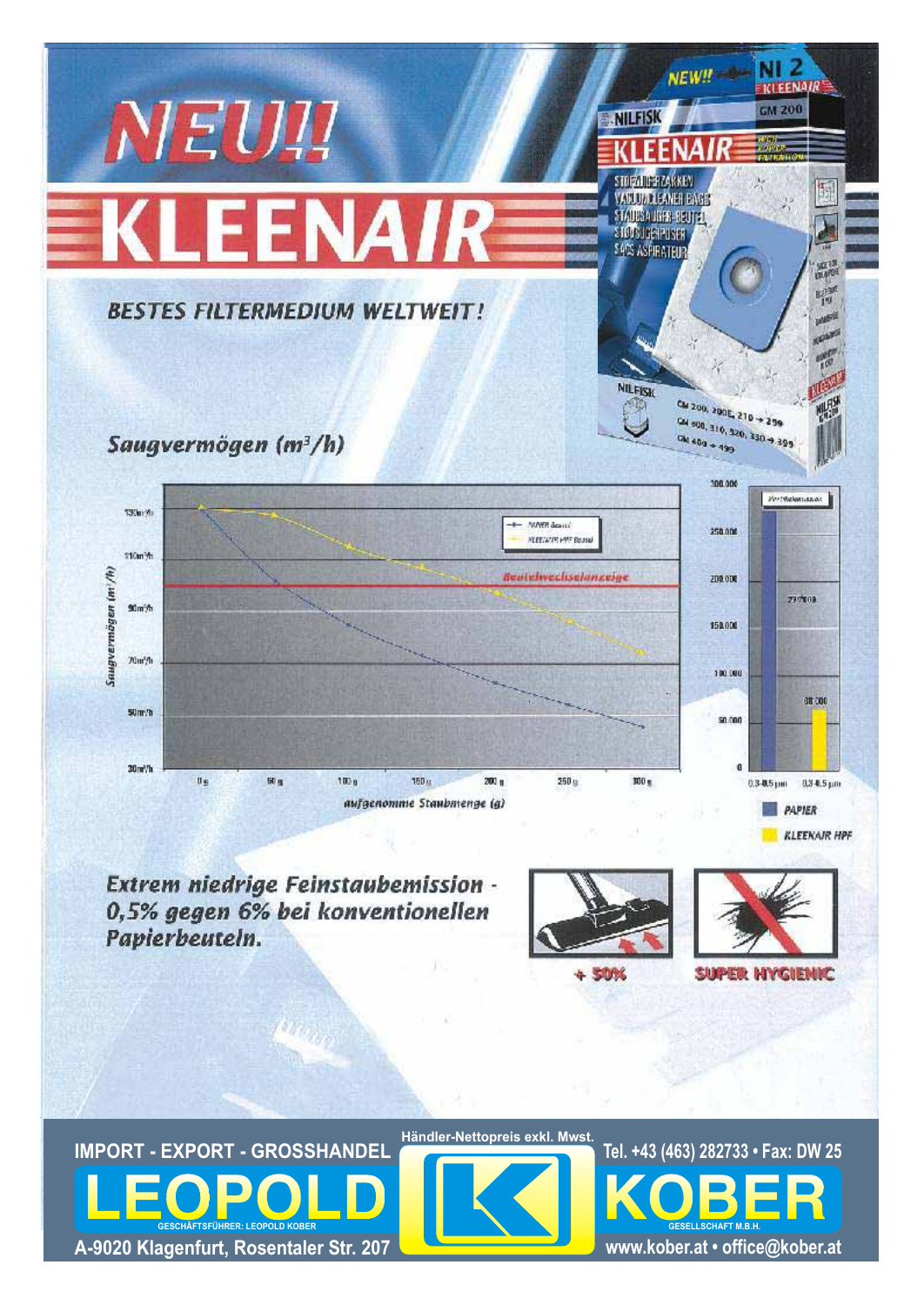## NEU!! **EKLEENAIR**



Hohe Staubaufnahme gute Saugleistung

**SUPER HYGIENE** 

**FILTRATION** 

5-LAGEN

Sehr gute Feinstaubabscheidung - Microfilter

**Gute Entfaltung des Beutels, weich und flexibel** 

Garantie dichter Nähte. keine Leckage

US-Patent, EU angemeldet, **KEIN Kopieren möglich** 

## **ULTRA STAUBSPEICHER-BEUTEL**

**INITIAL** 

## **REVOLUTIONARER STAUBBEUTEL**